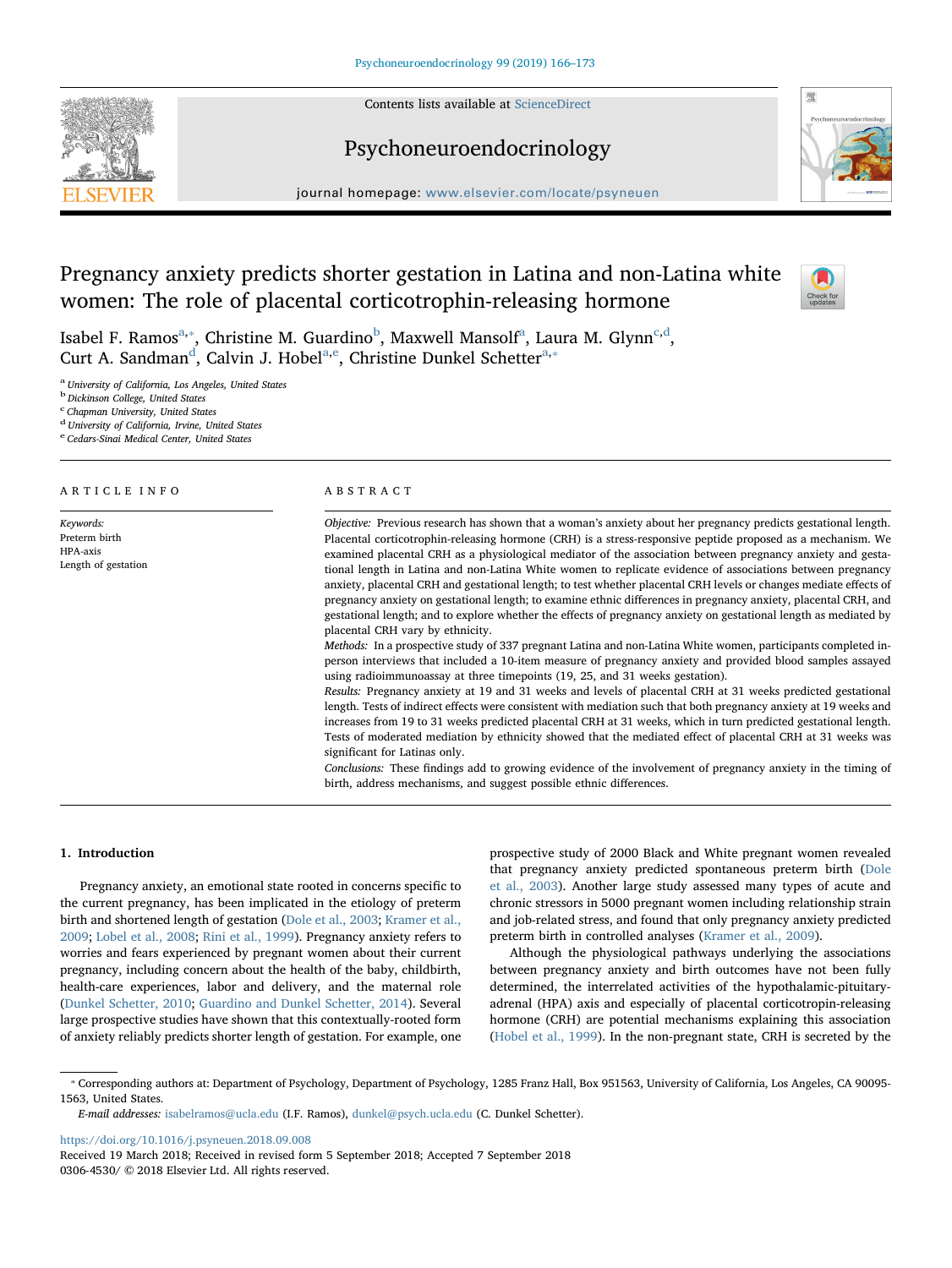hypothalamus and is not detectable in peripheral blood at concentrations of 10–20 pg/ml ([McLean et al., 1995](#page-7-3); [Smith et al., 2009\)](#page-7-4). During pregnancy, however, the placenta synthesizes and secretes CRH (referred to as placental CRH) into maternal and fetal circulation as early as the seventh week of gestation ([McLean et al., 1995](#page-7-3)). As pregnancy progresses, levels of placental CRH increase exponentially, reaching high levels in maternal and fetal compartments during late pregnancy, and peak concentrations of 1000-10,000 pg/ml at term and in labor ([Hillhouse and Grammatopoulos, 2002](#page-6-4); [Lindsay and Nieman, 2005](#page-7-5); [McLean et al., 1995](#page-7-3)). Several studies have shown that circulating CRH acts on CRH receptors in the myometrium to influence contractility ([Cong et al., 2009](#page-6-5); [Jin et al., 2007](#page-6-6); [Zhang et al., 2008;](#page-7-6) [Sandman and](#page-7-7) [Glynn, 2009\)](#page-7-7). Thus, thesharp rise of placental CRH in late pregnancy may initiate a cascade of events ultimately resulting in myometrial activation.

Only one published study has examined whether placental CRH mediates the link between pregnancy anxiety and length of gestation ([Mancuso et al., 2004](#page-7-8)). The results of this study showed indirect effects of pregnancy anxiety reported at 28–30 weeks on length of gestation via levels of placental CRH measured at 28–30 weeks. Similar effects were not observed for measures of perceived stress or state anxiety, suggesting that pregnancy anxiety may be a particularly important construct for understanding stress processes underlying preterm birth. These results are consistent with the premise that pregnancy anxiety accelerates placental CRH trajectories during late pregnancy, thereby increasing risk for preterm birth through the triggering of labor and delivery pathways. However, the study did not collect measures of pregnancy anxiety before the time of placental CRH collection, nor did it examine changes in pregnancy anxiety or placental CRH over pregnancy.

Although some of the study samples in prior research on pregnancy anxiety are ethnically diverse, analyses typically adjust for ethnicity rather than examine it as a variable of interest. However, differences in attitudes about child-bearing and motherhood between Latina and non-Latina White women may contribute to differing levels of pregnancy anxiety [\(Campos et al., 2007;](#page-6-7) [Engle et al., 1990](#page-6-8); [Fleuriet and Sunil,](#page-6-9) [2014;](#page-6-9) [Scrimshaw et al., 1997](#page-7-9)). The authors of one qualitative study on the pregnancy behaviors of Puerto Rican women living in New York and pregnant Mexican immigrant women living in Los Angeles, speculated that Latinas expressed concerns about dying and leaving their babies motherless, and about their infant dying during childbirth ([Scrimshaw et al., 1997](#page-7-9)). However, this study did not investigate these concerns in non-Latina women. In another study, Mexican-immigrant women living in South Texas reported higher levels of pregnancy anxiety compared to Mexican-American women ([Fleuriet and Sunil,](#page-6-9) [2014\)](#page-6-9). The limited available evidence demonstrating that Latinas may experience higher levels of pregnancy anxiety is noteworthy because of the implications for risk of preterm birth<sup>[1](#page-1-0)</sup>. However, additional research is needed to better understand how biopsychocultural factors operate in the etiology of preterm birth for the growing subgroup of Latinas in the United States population.

In sum, pregnancy anxiety has been shown to predict the length of gestation and has been shown to be higher among Latinas in a few studies. Furthermore, the physiological mechanisms linking pregnancy anxiety and birth outcomes are under active investigation. The present study examined whether pregnancy anxiety differed between Latina and non-Latina White women, tested indirect pathways (mediation) by placental CRH, and considered whether indirect or mediational

processes differed between these two ethnic groups.

We examined these issues in a sample of pregnant women who identified as Latina or non-Latina White. The first aim was to examine whether pregnancy anxiety, placental CRH, or changes in placental CRH predict the length of gestation. Based on prior research, we hypothesized that higher pregnancy anxiety and higher levels of placental CRH late in pregnancy would predict shorter length of gestation. We further hypothesized that placental CRH in pregnancy (19 and 25 weeks) and rate of change in placental CRH from mid to late pregnancy would predict the length of gestation. Second, we tested for ethnic differences between Latina and non-Latina White women in these variables (pregnancy anxiety, placental CRH at 19, 25, and 31 weeks, and changes in placental CRH from 19 to 31 weeks and 25 to 31 weeks). We expected that Latinas would show higher levels of pregnancy anxiety. No hypotheses were made for ethnic differences in length of gestation or ethnic differences in placental CRH in light of past conflicting evidence ([Glynn et al., 2007](#page-6-10); [Ruiz et al., 2002](#page-7-10); [Siler-Khodr](#page-7-11) [et al., 2003](#page-7-11)). Finally, we examined whether there were indirect pathways between pregnancy anxiety and length of gestation via levels of and changes in placental CRH, and whether ethnicity moderated any indirect effects.

# 2. Materials and methods

# 2.1. Protocol

This study utilized data from a prospective longitudinal study on psychosocial and behavioral factors in pregnancy. We recruited participants at two large medical centers, and obtained blood samples and interviewed women at three timepoints in pregnancy separated by six week intervals: T1 ( $M = 19$  weeks, SD = .85); T2 ( $M = 25$  weeks,  $SD = .85$ ); and T3 (M = 31 weeks,  $SD = .80$ ). Birth outcome data were abstracted from medical charts. Each institution's Institutional Review Board approved all protocols and procedures.

# 2.2. Subjects

Eligibility criteria were that a woman had to be 18 years of age or older, English speaking, and carrying a singleton intrauterine pregnancy. Exclusion criteria were no current tobacco, alcohol, or drug use, and no medical conditions involving dysregulated neuroendocrine, cardiovascular, hepatic, or renal functioning. The latter were to collect biomarkers that would be unaffected by these medical conditions.

A total of 63% of the 1189 women who were screened for the larger study met the eligibility criteria, and 67% of these women consented to participate in the study ( $N = 498$ ). The primary reasons for declining to participate were having work or school conflict, scheduling difficulties, childcare issues, and lack of interest. For the present study, we consider only the subset of 337 participants who self-identified as Latina  $(n = 107)$  or non-Latina White  $(n = 230)$ .

Among the 107 Latina women, 34 were foreign-born (32%), mainly born in Mexico ( $n = 23$ ) but also Guatemala ( $n = 3$ ), El Salvador  $(n = 3)$ , Cuba  $(n = 1)$ , the Dominican Republic  $(n = 1)$ , Panama  $(n = 1)$ , and other unspecified Latin American countries  $(n = 2)$ . Foreign-born Latina women had been living in the United States for an average of 18 years (SD = 8.58, Range =  $1-35$ ).

# 2.3. Measures

# 2.3.1. Pregnancy anxiety

Pregnancy anxiety was measured with the 10-item Pregnancy-Related Anxiety Scale ([Rini et al., 1999](#page-7-2)). This scale has been used in previous studies of pregnant English and Spanish speaking women (e.g., Rini [et al., 1999\)](#page-7-2) with good to excellent reliability and validity in both languages. Participants rated the extent to which they worried or felt concerned about their own health, their baby's health, labor and

<span id="page-1-0"></span> $1$  In a prior study of a subset of the present cohort examining familism, social support, perceived stress, pregnancy anxiety, and infant birthweight, there was an incidental finding on ethnic differences in pregnancy anxiety, which were not the focus of that study ([Campos et al., 2008\)](#page-6-11). The present study uses a larger cohort and different predictors and outcomes. Only the analysis of ethnic differences in pregnancy anxiety is common between them.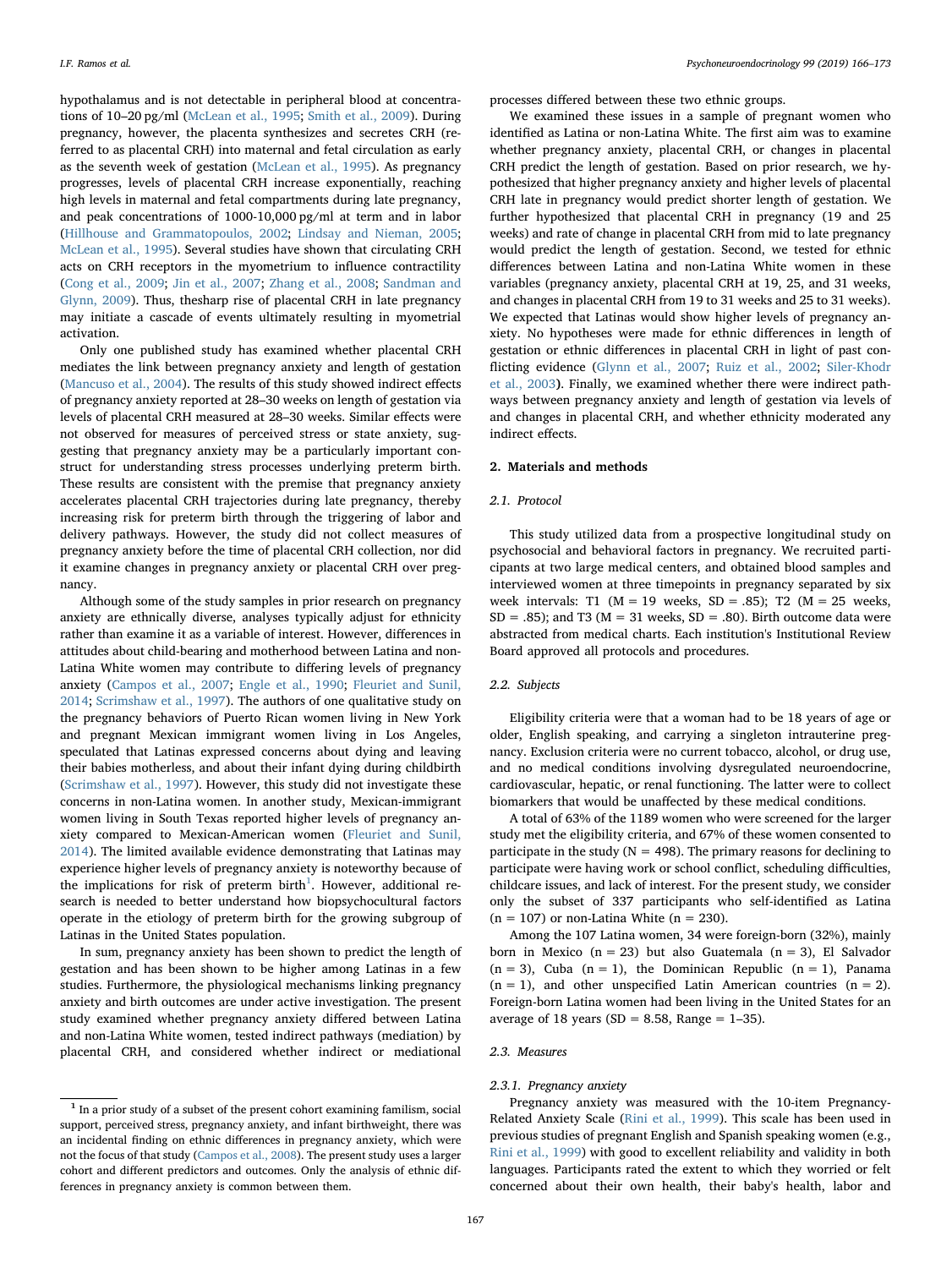delivery, and parenting. Sample items are: "I am concerned or worried about how the baby is growing and developing inside me," "I am confident of having a normal childbirth," (reverse scored) "I am worried that the baby might not be normal," "I am concerned or worried about losing the baby", and "I am concerned about taking care of a new baby". Pregnancy anxiety was measured at each timepoint to document changes in levels of pregnancy anxiety throughout pregnancy. Participants responded on a 4-point scale from 1 (not at all or never) to 4 (very much or almost all the time). The Cronbach alpha coefficients were: T1  $\alpha = 0.81$ , T2  $\alpha = 0.82$ , T3  $\alpha = 0.84$ .

#### 2.4. Hormone assays

Levels of placental CRH were measured in samples of maternal blood (25 mL) drawn through antecubital venipuncture (within 20 s of venipuncture) and assayed through radioimmunoassay (RIA; Bachem Penisula Laboratories, San Carlos, CA) techniques described in full by [Glynn and Sandman \(2014\)](#page-6-12). Briefly, withdrawn blood was deposited into siliconized and chilled EDTA (purple top) vacutainers and then centrifuged for 15 min at 2000 g. The plasma was then decanted into polypropylene tubes containing 500-kallikrein inhibitor units/ml of aprotinin (Sigma Chemical) and stored at −70 °C until assayed. CRH concentrations (pg/ml) were determined by radioimmunoassay (RIA; Bachem Penisula Laboratories, San Carlos, CA). CRH was extracted from (1–2 mL) plasma samples with three volumes of ice-cold methanol, mixed, allowed to stand (10 min, 48 °C), and then centrifuged (20 min, 1700 g, 4°). Pellets were washed with 0.5 mL of methanol, and the combined supernatants were dried in a concentrator (SpeedVac; Savant Instruments, Holbrook, NY). Samples were incubated (100 mL/ assay tube) for 48 h with anti-CRH serum (100 mL/assay tube) for 48 h at 4 °C followed by a 24-hour incubation with iodine-125 –labeled CRH at 4 °C. Both labeled and unlabeled CRH were collected by immunoprecipitation, and the aspirated pellets were counted with a gamma counter (Isoflex Gamma Counter; ICN Biomedical, Costa Mesa, CA). Intra-assay and inter-assay coefficients of variance were 5% and 15%, respectively. The placental CRH values were log transformed to reduce the typical skewness of the distribution.

## 2.5. Birth outcome variables

Birth outcomes and maternal medical risk factors were obtained from medical records abstracted by skilled research staff. Gestation in weeks was estimated during early prenatal visits by the conventional obstetrics method of reported last menstrual period (LMP) and confirmed by pelvic ultrasound.

#### 2.6. Demographic and medical covariates

Variables were selected for inclusion as covariates based on previous studies showing associations with length of gestation ([Behrman](#page-6-13) [and Butler, 2007\)](#page-6-13). They were: years of completed education, total household income adjusted by household size, age at study entry, parity and medical risk factors. Each was obtained from interviews or medical charts. Twenty-one medical risk conditions were coded based on a woman's medical history (e.g., diabetes), ObGyn history (e.g., previous abortion), and current pregnancy complications (e.g., bacterial vaginosis). A medical risk score was calculated as the total number of conditions present, based on prior research (see [Hobel et al., 1979;](#page-6-14) the full list is available from authors).

#### 2.7. Statistical analyses

All analyses statistically controlled for covariates (medical risk factors, level of education completed, adjusted household income, age at study entry, and parity), and gestational week at the time of data collection for the placental CRH and pregnancy anxiety variables. Additionally, multiple

imputation [\(Rubin, 2004;](#page-7-12) [Enders, 2010\)](#page-6-15) was used to account for missing data in the sample to increase power and reduce bias. The primary reason for missing data was a standard procedure involving placental CRH data removed at the time of assay for cases in which the values were greater than 25% deviation from the standard curve. Given the causes of missing data, we assumed that missing data were missing at random (MAR; [Little](#page-7-13) [and Rubin, 2014](#page-7-13)).

One-way repeated measures analyses of covariance (ANCOVA) were conducted to determine if levels of pregnancy anxiety, placental CRH, and change in placental CRH differed between Latina and non-Latina White participants. Next, using eight separate multiple regression analyses, gestational length was regressed on: (a) pregnancy anxiety at each of three times in pregnancy; (b) placental CRH at each of three timepoints; and (c) changes in placental CRH from 19 to 31 weeks gestation and from 25 to 31 weeks gestation of gestational length. All ANCOVAs and regression ana-lyses were performed in R using multiply imputed data<sup>[2](#page-2-0)</sup>. In these analyses, first, we estimated models with the independent variable (pregnancy anxiety, placental CRH, change in placental CRH), covariates, ethnicity, and the interaction between ethnicity and the corresponding independent variable. If the interaction term was significant, we retained the term in the final models. If the interaction term was not significant, we removed it from the model. For the models without the interaction term, ethnicity was included as a covariate.

Primary Analyses. We then tested the hypothesis that placental CRH, and change in placental CRH, mediate the association between pregnancy anxiety and length of gestation. First, we tested whether ethnicity significantly moderated the hypothesized indirect effects of pregnancy anxiety on the length of gestation via placental CRH, or changes in placental CRH. If significant moderation was found, we then used the moderated mediation model to test the simple mediated effects for Latina and non-Latina White women. Otherwise, we dropped the moderation component from the model and estimated the mediated effect in the full sample with ethnicity included as a covariate. This process was repeated for four separate mediators: placental CRH at 25 weeks, placental CRH at 31 weeks, change in placental CRH from 19 to 31 weeks, and change in placental CRH from 25 to 31 weeks. Additionally, we replicated the mediation analyses presented in [Mancuso et al. \(2004\)](#page-7-8) using pregnancy anxiety at 31 weeks as the predictor and placental CRH at 31 weeks as the mediator in predicting length of gestation. Each effect was judged to be significant if the corresponding bias-corrected 95% confidence interval did not include zero. The mediation and moderated mediation analyses were conducted in each imputed dataset using the PROCESS macro in SPSS [\(Preacher and](#page-7-14) [Hayes, 2008](#page-7-14)) and the bootstrapped estimates and confidence intervals were calculated in  $R^3$ .

# 3. Results

#### 3.1. Sample demographics

[Table 1](#page-3-0) presents the descriptive statistics and tests of ethnic differences for demographic characteristics for the full sample. Women in

<span id="page-2-0"></span><sup>&</sup>lt;sup>2</sup> The R package mice [\(R Core Team, 2016](#page-7-15); [Buuren and Groothuis-](#page-6-16)[Oudshoorn, 2011](#page-6-16)) was used to generate 100 imputations using regression imputation for continuous variables and logistic/multinomial imputation for categorical variables. To account for slight differences in gestational week at the time of placental CRH measurement, gestational week at the time of placental CRH measurement was included as an auxiliary variable for imputation [\(Enders, 2010\)](#page-6-15). Unless otherwise noted, all parameter estimates, standard errors, and significance tests were calculated by pooling the model results across imputations in R using Rubin's pooling rules ([Rubin, 2004\)](#page-7-12), and all F tests used the D1 multiple imputation significance test [\(Enders, 2010](#page-6-15)). <sup>3</sup> Bias-corrected bootstrapped confidence intervals were used to test the

<span id="page-2-1"></span>mediated effects and index of moderated mediation. We adapted the approach described in [Schomaker and Heumann \(2016\)](#page-7-16), which calculates confidence intervals based on the bootstrapped estimates from all imputations.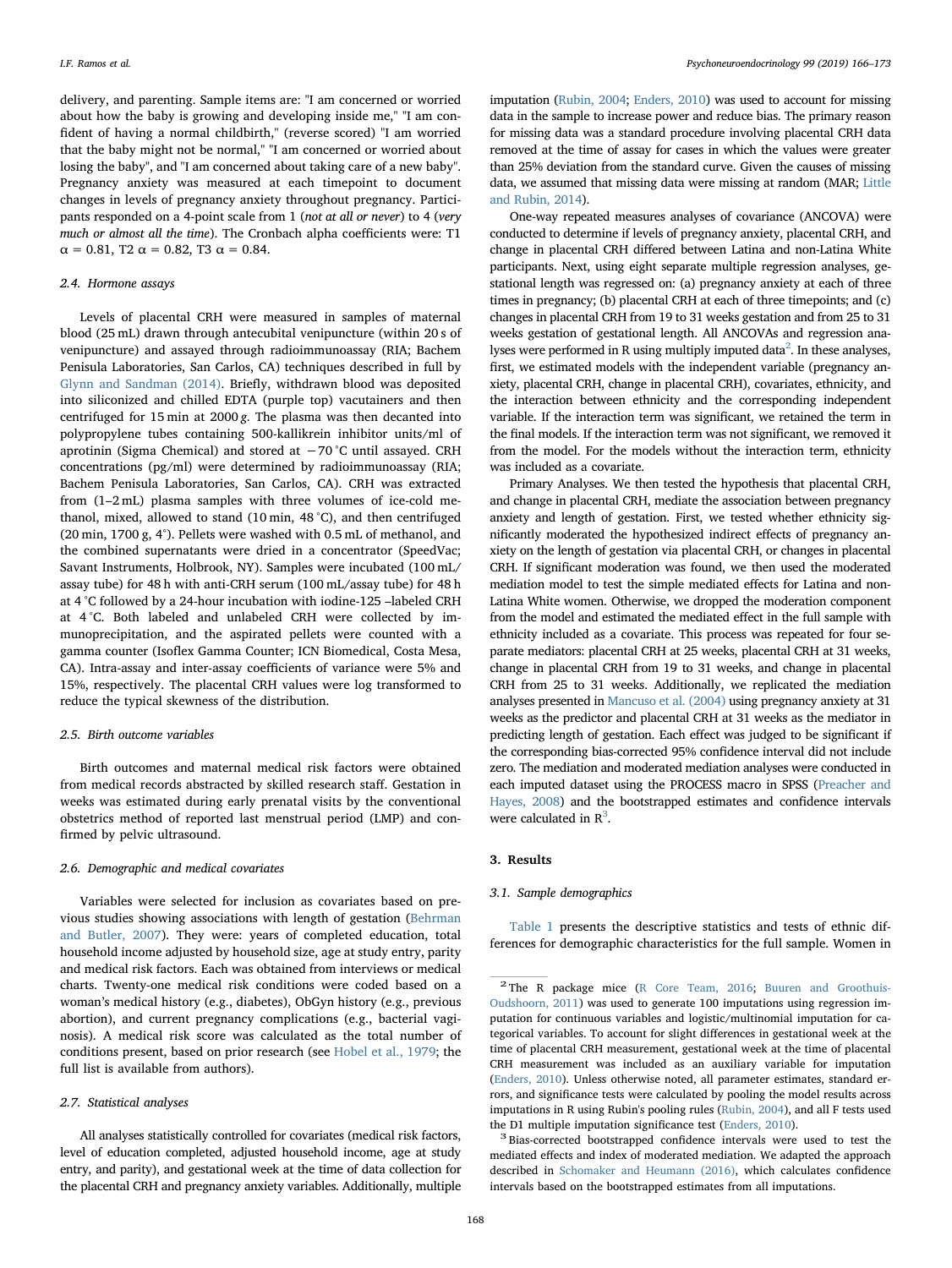#### <span id="page-3-0"></span>Table 1

Descriptive Statistics for key variables in the full sample and by ethnicity.

| Variable                        | Full Sample<br>$(N = 337)$ |       |       | Latina           |       |           |             | Non-Latina White | F or $\chi^2$ | $\boldsymbol{p}$ |         |
|---------------------------------|----------------------------|-------|-------|------------------|-------|-----------|-------------|------------------|---------------|------------------|---------|
|                                 |                            |       |       | $(N = 107)$      |       |           | $(N = 230)$ |                  |               |                  |         |
|                                 | $\boldsymbol{n}$           | M     | SD    | $\boldsymbol{n}$ | M     | <b>SD</b> | $\sqrt{n}$  | M                | SD            |                  |         |
| Age at Study Entry              | 333                        | 30.01 | 5.44  | 105              | 27.80 | 5.68      | 228         | 31.03            | 5.01          | 25.22            | < .001  |
| Adjusted Income                 | 332                        | 25.80 | 16.75 | 105              | 14.69 | 12.26     | 227         | 30.97            | 16.05         | 104.08           | < .001  |
| <b>Medical Risk</b>             | 329                        | 2.45  | 1.63  | 103              | 2.65  | 1.79      | 226         | 2.36             | 1.54          | 1.97             | .081    |
| Parity (% multiparous)          | 337                        | 57%   |       | 107              | 39%   |           | 230         | 65%              |               | 19.04            | < 0.001 |
| Education                       | 337                        |       |       | 107              |       |           | 230         |                  |               | 67.65            | < .001  |
| High School or less             |                            | 16%   |       |                  | 32%   |           |             | 9%               |               |                  |         |
| Some college                    |                            | 37%   |       |                  | 53%   |           |             | 30%              |               |                  |         |
| Bachelor's degree               |                            | 27%   |       |                  | 11%   |           |             | 34%              |               |                  |         |
| Graduate degree                 |                            | 19%   |       |                  | 4%    |           |             | 27%              |               |                  |         |
| Married or cohabitating (% yes) | 337                        | 75%   |       | 107              | 59%   |           | 230         | 83%              |               | 20.73            | < 0.001 |

Note. Adjusted household income was calculated as total annual household income divided by household size, in units of thousands of dollars. Estimates and results for maternal age at study entry, adjusted income, medical risk, and length of gestation are based on multiple imputation.

the present study were on average 30 years old  $(SD = 5.44)$  and the majority of the sample was either married to the baby's father (76%) or cohabitating with him (15%). Compared to the 230 non-Latina White women, the Latina women were significantly younger, had lower adjusted household income and less education, and were more likely to have had a prior birth and to be married or cohabitating with the baby's father. There were no significant differences between these groups on medical risk.

# 3.2. Ethnic differences in pregnancy anxiety, length of gestation, and placental CRH

[Table 2](#page-3-1) presents descriptive statistics for pregnancy anxiety, placental CRH (19, 25, and 31 weeks), change in placental CRH (from 19–31 weeks and 25–31 weeks), and length of gestation, along with correlations among these measures in the full sample, univariate descriptive statistics of these measures by ethnicity, and tests of ethnic differences in these measures. After applying an experiment-wise Bonferroni correction (α = .0063 for eight tests), and after adjustment for covariates, Latina women reported significantly higher pregnancy anxiety at each timepoint in pregnancy compared to non-Latina White women (T1 F(1, 336.6) = 14.47,  $p < .001$ ,  $d = 0.66$ ; T2 F(1,  $335.2$ ) = 9.43, p = .002, d = 0.61; T3 F(1, 335.9) = 10.60, p = .001,  $d = 0.62$ ). After adjustment for covariates, there were no ethnic differences in levels of placental CRH, changes in placental CRH, or length of gestation (all F's  $<$  1.33, p's  $>$  .250). There were also no significant differences between US-born Latinas and foreign-born Latinas in length of gestation, pregnancy anxiety, placental CRH, or change in placental CRH (F < .67,  $p > .41$ ) after adjustment for covariates.

# 3.3. Predictors of length of gestation

[Table 3](#page-4-0) presents regression coefficients from eight different models predicting gestational length from pregnancy anxiety (one model each

# <span id="page-3-1"></span>Table 2

|  |  |  |  | Variances, Covariances, Correlations, and Comparisons by Ethnicity of Pregnancy Anxiety, pCRH (ln), and ApCRH (ln). |  |  |  |  |  |  |  |
|--|--|--|--|---------------------------------------------------------------------------------------------------------------------|--|--|--|--|--|--|--|
|--|--|--|--|---------------------------------------------------------------------------------------------------------------------|--|--|--|--|--|--|--|

| <b>Bivariate Statistics</b> |                  | Pregnancy Anxiety |        |         | $p$ CRH $(ln)$ |         |         | $\Delta p$ CRH (ln) | Gestation Length |        |
|-----------------------------|------------------|-------------------|--------|---------|----------------|---------|---------|---------------------|------------------|--------|
|                             |                  | 19 wks            | 25 wks | 31 wks  | 19 wks         | 25 wks  | 31 wks  | 19-31 wks           | 25-31 wks        |        |
| Pregnancy Anxiety           | 19 wks           | 0.26              | .70    | .69     | .05            | .21     | .19     | .14                 | .00              | $-.02$ |
|                             | 25 wks           | 0.16              | 0.20   | .76     | .03            | .10     | .08     | .06                 | $-.01$           | .05    |
|                             | 31 wks           | 0.16              | 0.16   | 0.22    | .02            | .08     | .14     | .12                 | .06              | $-.06$ |
| $p$ CRH $(ln)$              | 19 wks           | 0.01              | 0.01   | 0.00    | 0.28           | .35     | .19     | $-.48$              | $-.14$           | $-.07$ |
|                             | 25 wks           | 0.07              | 0.03   | 0.03    | 0.13           | 0.47    | .44     | .17                 | $-.49$           | $-.07$ |
|                             | 31 wks           | 0.07              | 0.03   | 0.05    | 0.07           | 0.22    | 0.53    | .77                 | .57              | $-.25$ |
| $\Delta p$ CRH (ln)         | 19-31 wks        | 0.06              | 0.02   | 0.04    | $-0.21$        | 0.09    | 0.46    | 0.67                | .59              | $-.18$ |
|                             | 25-31 wks        | 0.00              | 0.00   | 0.02    | $-0.05$        | $-0.25$ | 0.31    | 0.37                | 0.56             | $-.17$ |
| Gestation Length            |                  | $-0.01$           | 0.04   | $-0.05$ | $-0.06$        | $-0.08$ | $-0.30$ | $-0.24$             | $-0.21$          | 2.71   |
| Latina                      | $\boldsymbol{n}$ | 107               | 95     | 95      | 79             | 41      | 69      | 52                  | 33               | 104    |
|                             | $\boldsymbol{M}$ | 2.05              | 1.89   | 1.88    | 2.87           | 3.71    | 5.28    | 2.41                | 1.57             | 38.92  |
|                             | Min              | 1.00              | 1.00   | 1.10    | 2.03           | 2.36    | 3.67    | 0.82                | $-0.39$          | 32.71  |
|                             | Max              | 3.60              | 3.10   | 3.30    | 4.65           | 5.44    | 7.90    | 4.72                | 3.05             | 42.29  |
| Non-Latina White            | n                | 227               | 203    | 204     | 175            | 82      | 128     | 92                  | 68               | 217    |
|                             | M                | 1.83              | 1.73   | 1.71    | 2.87           | 3.73    | 5.22    | 2.35                | 1.49             | 39.32  |
|                             | Min              | 1.00              | 1.00   | 1.00    | 1.63           | 2.44    | 3.65    | 0.32                | $-0.18$          | 31.86  |
|                             | Max              | 3.60              | 3.30   | 3.40    | 4.64           | 5.04    | 6.64    | 4.57                | 3.82             | 42.14  |
|                             | F                | 14.47             | 9.43   | 10.60   | 0.78           | 0.60    | 0.33    | 0.06                | 0.06             | 1.33   |
|                             | p                | .000              | .002   | .001    | .377           | .439    | .567    | .811                | .802             | .250   |
|                             | d                | .66               | .61    | .62     | $-.20$         | $-.16$  | $-.11$  | .04                 | .04              | $-.15$ |

Note. Numbers on the diagonal are variances, those below the diagonal are covariances, and those above the diagonal (italicized) are correlations. Statistical tests of group differences account for maternal age at study entry, parity, medical risk, adjusted income, education, and gestational age(s) at each time point for each dependent variable. Descriptive statistics were not adjusted for covariates. pCRH data were log transformed. Number of non-missing observations (n), minimum (Min) and maximum ( $Max$ ) are based on the raw data, all other statistics are based on multiple imputation. Effect sizes were estimated using the pooled standard deviation.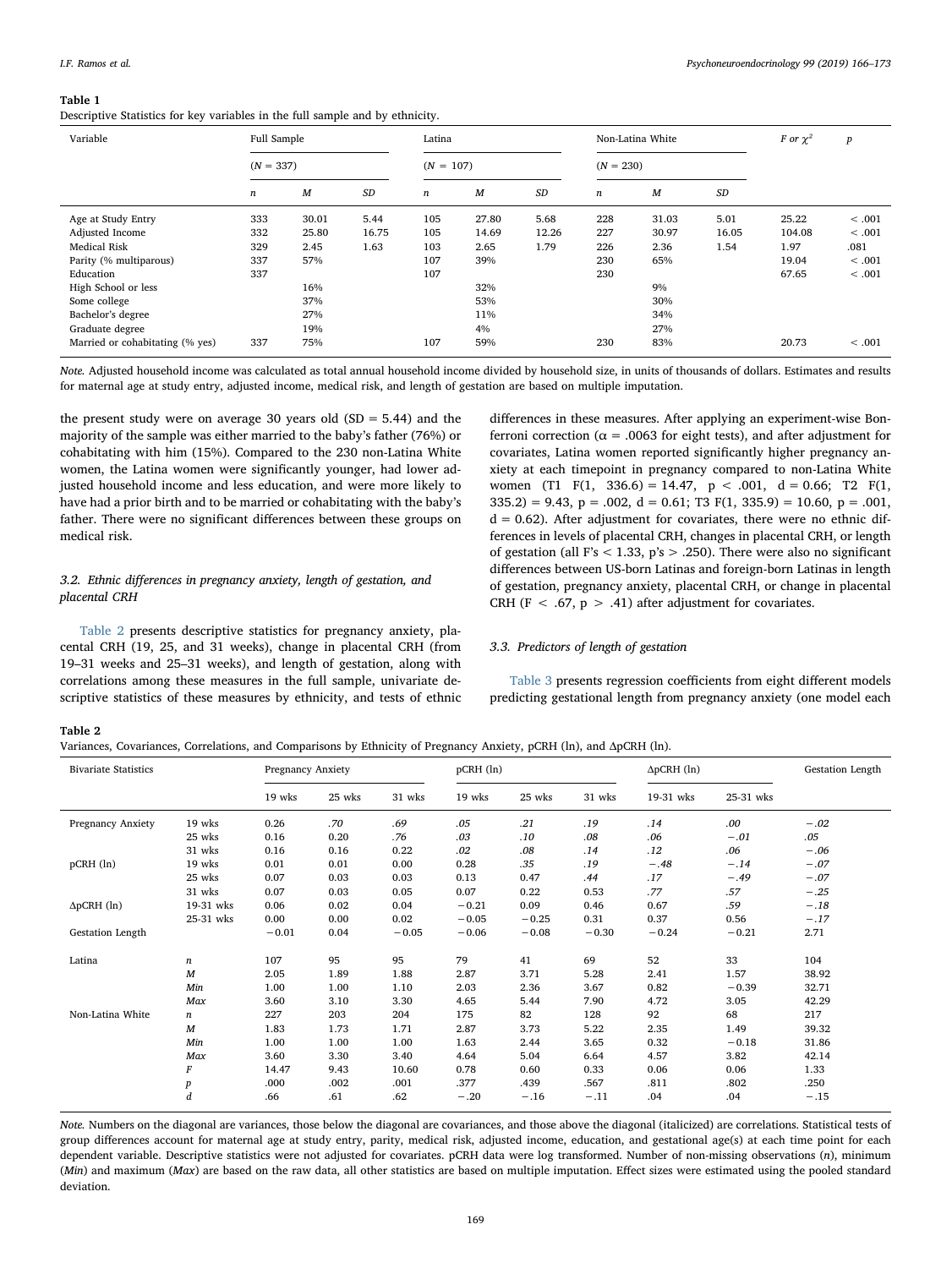#### <span id="page-4-0"></span>Table 3

| Regression coefficients of separate models predicting length of gestation from pregnancy anxiety, pCRH, and ApCRH. |  |  |  |  |
|--------------------------------------------------------------------------------------------------------------------|--|--|--|--|
|--------------------------------------------------------------------------------------------------------------------|--|--|--|--|

|                                                      |                  | Full Sample |      |                |                  |             | Latina  |      |      |                  |             | Non-Latina White |      |      |                  |             |
|------------------------------------------------------|------------------|-------------|------|----------------|------------------|-------------|---------|------|------|------------------|-------------|------------------|------|------|------------------|-------------|
| b<br>SE<br>F                                         | $\boldsymbol{p}$ | b           | SE   | $\overline{F}$ | $\boldsymbol{p}$ | $\beta_{x}$ | b       | SE   | F    | $\boldsymbol{p}$ | $\beta_{x}$ | b                | SE   | F    | $\boldsymbol{p}$ | $\beta_{x}$ |
| 0.35<br>$-0.99$<br>8.01<br>T1 Pregnancy Anxiety      | .005             |             |      |                |                  |             | $-0.64$ | 0.27 | 5.75 | .017             | $-.371$     | 0.35             | 0.23 | 2.28 | .132             | .161        |
| 0.42<br>3.75<br>$-0.80$<br>T2 Pregnancy Anxiety      | .054             | 0.03        | 0.21 | 0.02           | .883             | .014        |         |      |      |                  |             |                  |      |      |                  |             |
| 8.35<br>0.39<br>T3 Pregnancy Anxiety<br>$-1.14$      | .004             |             |      |                |                  |             | $-0.93$ | 0.30 | 9.62 | .002             | $-.492$     | 0.20             | 0.25 | 0.64 | .425             | .086        |
| 0.10<br>$T1$ pCRH $(ln)$<br>$-0.13$<br>0.42          | .754             | $-0.11$     | 0.20 | 0.30           | .586             | $-.057$     |         |      |      |                  |             |                  |      |      |                  |             |
| $T2$ pCRH $(ln)$<br>0.06<br>$-0.10$<br>0.40          | .812             | $-0.14$     | 0.20 | 0.52           | .474             | $-.096$     |         |      |      |                  |             |                  |      |      |                  |             |
| T3 pCRH (ln)<br>0.28<br>3.23<br>$-0.51$              | .074             | $-0.58$     | 0.16 | 12.54          | .000             | $-.420$     |         |      |      |                  |             |                  |      |      |                  |             |
| T1-T3 $\Delta p$ CRH (ln)<br>$-0.36$<br>0.27<br>I.84 | .176             | $-0.39$     | 0.15 | 6.37           | .013             | $-.318$     |         |      |      |                  |             |                  |      |      |                  |             |
| T2-T3 $\Delta p$ CRH (ln)<br>0.35<br>2.31<br>$-0.53$ | .130             | $-0.37$     | 0.19 | 3.89           | .050             | $-.275$     |         |      |      |                  |             |                  |      |      |                  |             |
|                                                      |                  |             |      |                |                  |             |         |      |      |                  |             |                  |      |      |                  |             |

Note.  $\beta_x$  = partially standardized regression coefficient, standardized using the predictor only. All analyses account for maternal age at study entry, parity, medical risk, adjusted income, education, and gestational age(s) at each time point for the independent variable. pCRH data were log transformed.

for 19 weeks, 25 weeks, and 31 weeks), placental CRH (one each for 19 weeks, 25 weeks, and 31 weeks), and change in placental CRH (one each for 19 to 31 weeks and 25 to 31 weeks). After applying an experiment-wise Bonferroni correction ( $\alpha$  = .0063 for eight tests), the interaction of ethnicity with T1 and T3 pregnancy anxiety as predictors of length of gestation was found to be statistically significant. Comparing the simple effects of T1 and T3 pregnancy anxiety for each racial/ethnic group and after applying an experiment-wise Bonferroni correction ( $\alpha$  = .0125 for four tests), a significant effect of T3 pregnancy anxiety was identified in Latinas only  $(F (1, 328.8) = 9.62,$  $p = .002$ ,  $\beta_x = .0.492$ ). That is, one standard deviation increase in pregnancy anxiety at 31 weeks was associated with 0.492 weeks (3.444 days) shorter gestation in the Latina sample after accounting for covariates. As indicated in [Table 3](#page-4-0), levels of placental CRH at T1, T2, and T3, and changes in placental CRH from T1 to T3 and from T2 to T3 did not predict the length of gestation after adjusting for covariates. [Fig. 1](#page-4-1) displays placental CRH across three data collection occasions.

#### 3.4. Mediation and moderated mediation analyses

[Table 4](#page-5-0) shows the full results of the moderated mediation analyses, with ethnicity moderating the mediated effect of pregnancy anxiety at 19 weeks on length of gestation, mediated by (a) placental CRH at 25 weeks, (b) placental CRH at 31 weeks, (c) change in placental CRH from 19 to 31 weeks, or (d) change in placental CRH from 25 to 31 weeks. When placental CRH at 31 weeks was used as the mediator, the difference in the mediated effects for Latina and non-Latina White women

<span id="page-4-1"></span>

Fig. 1. Placental CRH across three data collection occasions: 17–21 weeks gestation,  $n = 252$ ; 23-29 weeks gestation,  $n = 123$ ; 29-34 weeks gestation,  $n = 197$ . Error bars indicate 95% confidence intervals (=  $\pm$  1.96  $*$  SE) for each measurement occasion.

was consistent with moderated mediation,  $CI = (-0.83, -0.05)$ . However, when placental CRH at 25 weeks, or change in placental CRH from 19 to 31 weeks or from 25 to 31 weeks, was tested as the mediator, the index of moderated mediation was not significant, indicating that there was no difference between the mediated effects for Latina and non-Latina White women for those mediators.

[Fig. 2](#page-5-1) displays the model and path coefficients for moderated association between pregnancy anxiety and length of gestation mediated by placental CRH at 31 weeks. Follow-up analyses using the moderated mediational model indicated that placental CRH at 31 weeks mediated the effect of pregnancy anxiety at 19 weeks on the length of gestation for Latina women CI = (-0.86, -0.09),  $Est_x = -0.24$ . In this model, the conditional direct effect of pregnancy anxiety at 19 weeks on length of gestation for Latina women, which quantifies the direct effect of pregnancy anxiety at 19 weeks on length of gestation after controlling for placental CRH at 31 weeks and covariates, was not statistically significant ( $b = 0.49$ ,  $F(1, 1065.5) = 3.13$ ,  $p = .077$ ). The calculated effect size indicates that one standard deviation increase in pregnancy anxiety at 19 weeks, as partially mediated by placental CRH at 31 weeks, was associated with 0.24 weeks (1.68 days) shorter gestation in Latina women. No such mediated effect was observed for non-Latina White women, CI = (-0.16, 0.05),  $Est_x = 0.01$ . These results for Latinas remained significant after controlling for place of birth (US-born vs. foreign-born).

In the full sample, the mediation results were also consistent with mediation by placental CRH at 31 weeks of the effect of pregnancy anxiety at 19 weeks on the length of gestation,  $CI = (-0.36, -0.13)$ ,  $Est_x$  $= -0.07$ , and by change in placental CRH from 19 to 31 weeks, CI  $=$ (-0.20, -0.06),  $Est_x = -0.03$ . Our results were also consistent with placental CRH at 31 weeks mediating the effect of pregnancy anxiety at 31 weeks on the length of gestation, CI =  $(-0.242, -0.076)$ , Est<sub>x</sub> =  $-0.046$ , replicating the finding of [Mancuso et al. \(2004\)](#page-7-8). As with the previous results, the direct effect of pregnancy anxiety on length of gestation, adjusting for placental CRH and covariates, was not significant in either model ( $F < 0.79$ ,  $p > .373$ ). There were no significant mediated effects of placental CRH at 25 weeks or change in placental CRH from 25 to 31 weeks in the full sample, nor was there evidence of moderated mediation for those mediators.

# 4. Discussion

In this prospective and longitudinal study of pregnant women, we tested a biopsychosocial model with pregnancy anxiety as the psychological predictor, placental CRH (a stress-responsive peptide) as the biological mediator, length of gestation as the outcome, and ethnicity as the moderator of the indirect or mediated effect. We found that pregnancy anxiety at 19 and at 31 weeks and levels of CRH of placental origin at 31 weeks each significantly predicted length of gestation. These results are consistent with prior research and make an important contribution given the specifics of this sample and study design.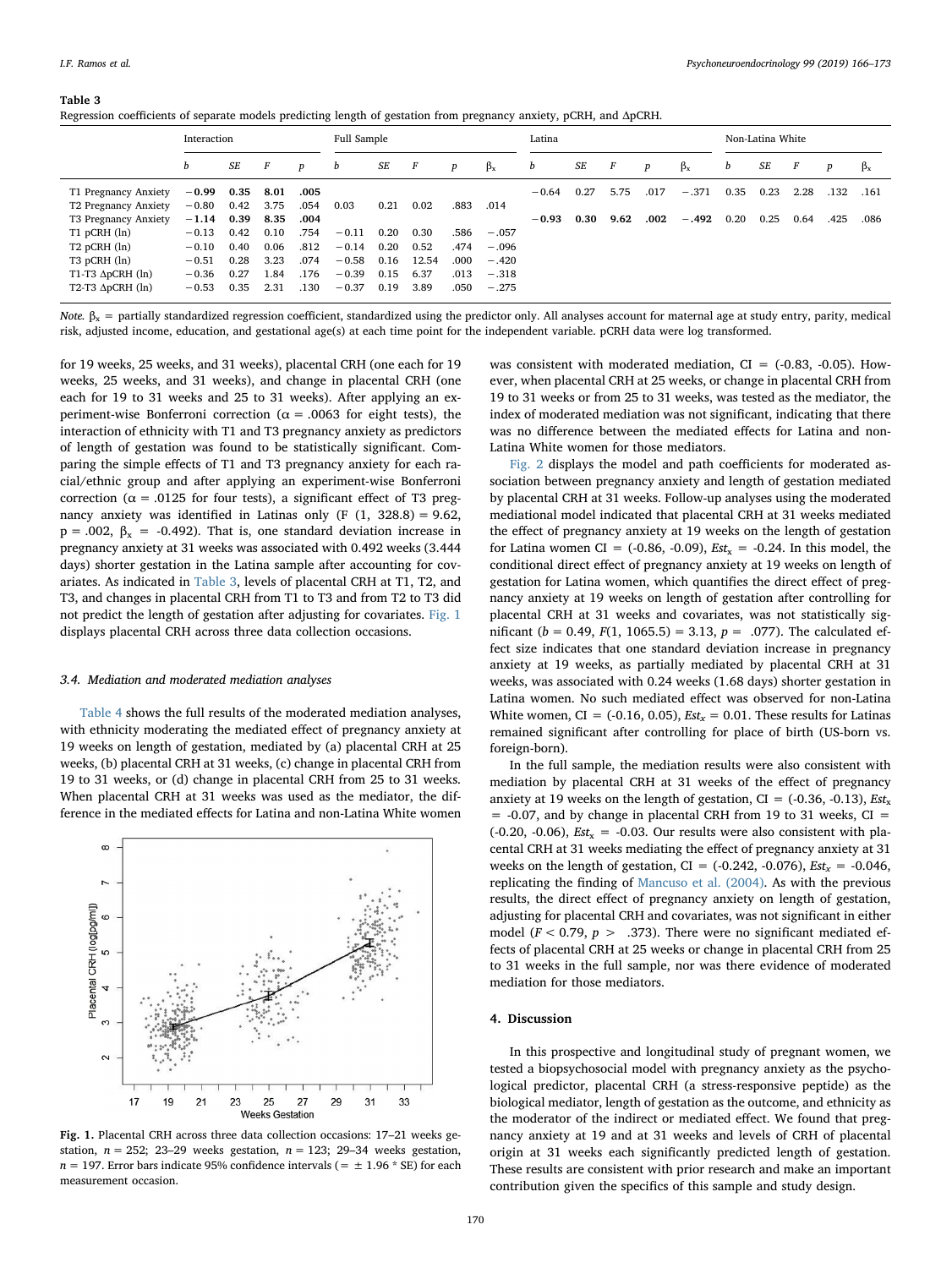#### <span id="page-5-0"></span>Table 4

| Bootstrapped analyses of mediation and moderated mediation predicting length of gestation from T1 pregnancy anxiety. |  |  |  |  |  |  |  |  |
|----------------------------------------------------------------------------------------------------------------------|--|--|--|--|--|--|--|--|
|                                                                                                                      |  |  |  |  |  |  |  |  |

| . .                                                                                         |                                       |                                          |                                 |                                       |                                          |                                    |                                         |         |                       |      |           |         |                        |         |           |  |
|---------------------------------------------------------------------------------------------|---------------------------------------|------------------------------------------|---------------------------------|---------------------------------------|------------------------------------------|------------------------------------|-----------------------------------------|---------|-----------------------|------|-----------|---------|------------------------|---------|-----------|--|
| Mediator                                                                                    | Index of Moderated Mediation          |                                          |                                 |                                       | Indirect Effect Full Sample              |                                    |                                         |         | Indirect Effect White |      |           |         | Indirect Effect Latina |         |           |  |
|                                                                                             | Est                                   | LLCI                                     | ULCI                            | Est                                   | LLCI                                     | ULCI                               | $Est_{x}$                               | Est     | LLCI                  | ULCI | $Est_{x}$ | Est     | <b>LLCI</b>            | ULCI    | $Est_{x}$ |  |
| $T2$ pCRH $(\ln)$<br>T3 pCRH (ln)<br>$\Delta p$ CRH (ln) T1-T3<br>$\Delta p$ CRH (ln) T2-T3 | 0.03<br>$-0.39$<br>$-0.18$<br>$-0.19$ | $-0.28$<br>$-0.84$<br>$-0.52$<br>$-0.64$ | 0.35<br>$-0.06$<br>0.04<br>0.05 | $-0.05$<br>$-0.14$<br>$-0.07$<br>0.01 | $-0.15$<br>$-0.28$<br>$-0.18$<br>$-0.01$ | 0.04<br>$-0.13$<br>$-0.06$<br>0.09 | $-0.02$<br>$-0.07$<br>$-0.03$<br>> 0.01 | $-0.03$ | $-0.16$               | 0.05 | $-0.01$   | $-0.42$ | $-0.86$                | $-0.10$ | $-0.24$   |  |

Note. LLCI = lower limit of confidence interval; ULCI = upper limit of confidence interval;  $Est_x$  = partially standardized indirect effect, standardized using the predictor only. Confidence intervals are bias-corrected and based on 5000 bootstrapped samples for each of 100 imputed datasets. Significant mediating relationships bolded and indicated by 95% confidence intervals that do not include zero. All analyses account for maternal age at study entry, parity, medical risk, adjusted income, education, and gestational age(s) at each time point for pregnancy anxiety and pCRH.

<span id="page-5-1"></span>

Fig. 2. (a) Path model of pregnancy anxiety (19 weeks), pCRH (31 weeks), and length of gestation, moderated by ethnicity ( $n = 337$ ).  $* p < .05.$ 

The tests of indirect effects of pregnancy anxiety at 19 weeks on gestational length via placental CRH at 31 weeks in the full sample were consistent with partial mediation. These results replicate and extend an earlier finding from the only other study to test these specific processes ([Mancuso et al., 2004](#page-7-8)), which found that anxiety tied to fears and worries surrounding a woman's current pregnancy predicts the timing of delivery is at least partially explained by altered neuroendocrine function. However, the current study measured pregnancy anxiety and placental CRH at different times in pregnancy than the previous study. Taken together, these two studies on separate cohorts with assays of placental CRH done in separate labs strengthen the evidence that CRH plays a role in stress processes during pregnancy that have been shown to influence timing of delivery. These results also suggest that mid- to late pregnancy may be a sensitive period during which the effects of pregnancy anxiety and placental CRH are particularly salient for effects on gestational length. Further research can further probe the issue of timing.

In addition, this study extends the previous findings by examining whether changes in placental CRH during pregnancy might mediate the relationship between pregnancy anxiety and gestational length. We found evidence consistent with partial mediation in that changes in placental CRH from 19 to 31 weeks partially mediated the association between pregnancy anxiety at 19 weeks and the length of gestation in the full sample. These findings are the first to indicate that levels of pregnancy anxiety at mid-pregnancy are associated with changes in

placental CRH from mid to late pregnancy, with implications for the timing of delivery. Further experimental evidence of changes in this neuropeptide and the effects would be valuable.

Placental CRH has been associated with maturation of the human fetus and with postnatal child behavioral and brain development, highlighting the importance of testing this specific biomarker ([Class](#page-6-17) [et al., 2009;](#page-6-17) [Howland et al., 2016](#page-6-18); [Sandman et al., 2018](#page-7-17)). Although the full physiological pathways explaining the association between pregnancy anxiety and placental CRH have not been fully identified, evidence points to a potential direct or indirect association of maternal stress with activation of the HPA axis during gestation [\(Kane et al.,](#page-6-19) [2014\)](#page-6-19). It is hypothesized that prenatal maternal stress is related to stress-induced secretion of catecholamines by brain arousal and sympathetic systems, which is thought to lead to maternal cortisol secretion, which in turn stimulates the production of placental CRH ([Goldstein, 2003;](#page-6-20) [Valsamakis et al., 2017\)](#page-7-18).

Understanding the mechanisms through which maternal stress disrupts the normative physiological processes of pregnancy may have implications for identification of women who might benefit from intervention. For example, assessment of placental CRH levels might be used as an indicator of risk for impending preterm delivery [\(Hill et al.,](#page-6-21) [2008;](#page-6-21) [Korebrits et al., 1998\)](#page-7-19), which could then be used to guide clinical decision making, ensuring that antenatal glucocorticoids are administered in the optimal time frame [\(Kamath-Rayne et al., 2016](#page-6-22)).

This is also the first study to explore whether ethnicity moderates the indirect pathways from pregnancy anxiety to placental CRH and to gestational length at birth. Tests of moderated mediation by ethnicity indicated significant moderation; that is, pregnancy anxiety at 19 weeks predicted CRH at 31 weeks, which predicted timing of birth for Latina women and not for the non-Latina White women. The indirect effect via changes in placental CRH from 19 to 31 weeks was not significantly moderated by ethnicity. It is important to note that placental CRH level at 31 weeks and change in placental CRH from 19 to 31 weeks were strongly correlated ( $r = 0.77$ ) which makes it difficult to compare the two sets of tests and calls for additional research on larger samples. Taken together, these findings contribute to the growing body of research on pregnancy anxiety and its role in the timing of birth and contribute to our understanding of the biological mechanisms involved.

Additionally, we identified significant differences between Latinas and non-Latina Whites in pregnancy anxiety after controlling for medical risk factors, level of education completed, adjusted household income, age at study entry, and parity. Cultural differences may in part explain these group differences. Unique cultural-based sources of anxiety in pregnancy have been identified in a few studies [\(Campos et al.,](#page-6-7) [2007;](#page-6-7) [Engle et al., 1990;](#page-6-8) [Scrimshaw et al., 1997\)](#page-7-9). Furthermore, qualitative research on myths about pregnancy has suggested that Mexican-American women may show heightened concerns about dying and infant death during childbirth [\(Scrimshaw et al., 1997\)](#page-7-9). In many Latin American cultures, childbearing is a highly-valued aspect of the female role, even to the extent that men and women might believe that a woman cannot be fulfilled until she is a mother ([Maldonado-Duran](#page-7-20)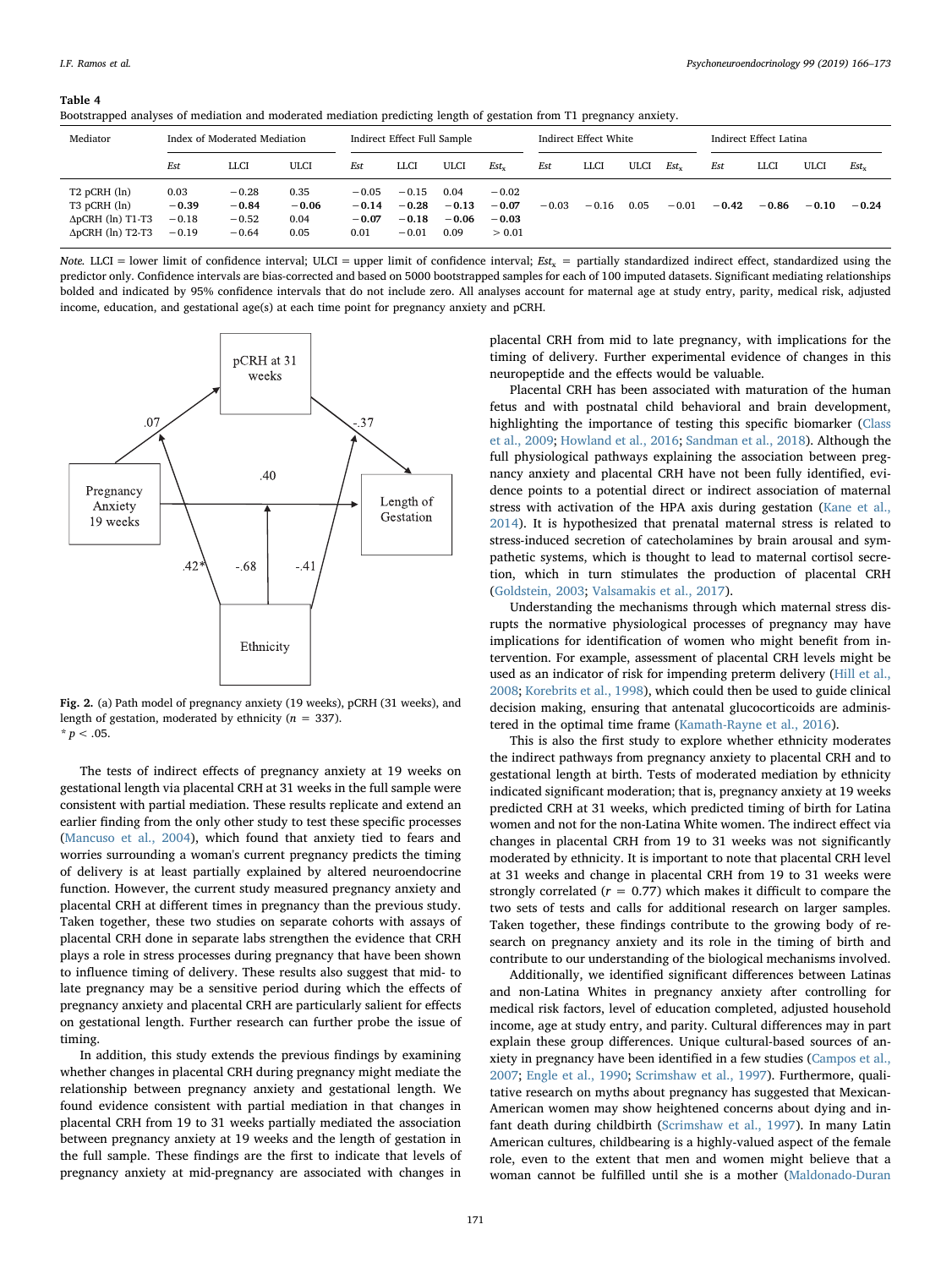[et al., 2002\)](#page-7-20). Other research suggests that Latino families in the United States treat pregnancy as a time of privileged social status [\(Fleuriet,](#page-6-23) [2009;](#page-6-23) [Fleuriet and Sunil, 2014](#page-6-9)). Latina women in past research also have reported more positive attitudes toward pregnancy as compared to African-American women ([Zambrana et al., 1999\)](#page-7-21). However, studies have not tested whether this privileged status contributes to experiences of pregnancy anxiety in Latina women because pregnancy represents a major responsibility to the family [\(Fleuriet, 2009\)](#page-6-23). Future research directly measuring cultural variables can help illuminate the contributors of ethnic differences in pregnancy outcomes [\(Betancourt](#page-6-24) [and López, 1993\)](#page-6-24).

## 4.1. Strengths and limitations

The strengths of this research include its longitudinal design, repeated measurements of psychological (e.g., pregnancy anxiety) and biological variables (placental CRH), and inclusion of key sociodemographic factors in the prediction of an objective health outcome of major public health significance. Studies with both psychosocial and biological data collected at multiple times throughout the course of pregnancy on samples of sufficient size to test these questions are rare, in part due to the difficulty of sample recruitment and retention. Such work contributes to understanding how changes in these psychological and biological factors co-occur to influence gestational length at birth.

It is important to note that the association between placental CRH and shortened gestation is based on longitudinal correlational data, and is not conclusive causal evidence of mediation. Future research is needed to test the hypothesized causal pathway between pregnancy anxiety and preterm birth as mediated by placental CRH, ideally with experimental designs. Moreover, these findings require replication in larger samples. Also, this sample of Latina women may not be representative of Latina women in the United States population because participants had to speak sufficient English to be interviewed, which skewed the sample toward more acculturated women and underrepresented foreign-born women. We surmise that the effects of ethnicity would have been stronger if fewer acculturated and more foreignborn women had been included, especially given that pregnancy anxiety has been shown to be higher in less acculturated women [\(Fleuriet](#page-6-9) [and Sunil, 2014](#page-6-9)). Furthermore, we did not examine changes in pregnancy anxiety across gestation as predictors of the mediator or outcome, which was beyond the scope of the current report. Future research on trajectories in pregnancy anxiety would be valuable. Finally, we did not examine HPA activity markers such as cortisol or ACTH as mediators, or any other biological markers such as pro-inflammatory cytokines, which are implicated in preterm birth pathways (e.g., [Christian, 2012](#page-6-25); [Coussons-Read et al., 2012](#page-6-26); [Wadhwa et al., 2001](#page-7-22)).

## 4.2. Conclusion

In this study, we found that women who reported higher levels of anxiety regarding their pregnancies at mid and late gestation were at risk for earlier delivery. In addition, Latina women in this sample reported higher pregnancy anxiety during most of pregnancy compared to non-Latina White women, despite being more acculturated on average than a representative sample of Latinas would be. Future research can build on these findings to determine if pregnancy anxiety differs by ethnic group and can incorporate broader conceptualizations of culture. These findings highlight the HPA axis as one potential mechanism explaining the association between pregnancy anxiety and the length of gestation, as well as the role of ethnicity in moderating such effects. Why Latina ethnicity moderated the mediational pathway remains to be determined. Nonetheless, this work represents a relatively rare test of a full biopsychosocial mechanistic model and can inform future research.

#### Declarations of interest

None.

# Acknowledgments

This research was supported by a NIMH pre-doctoral fellowship to the first author (T32-MH015750) on Biobehavioral Issues in Mental and Physical Health, and by research grants from NIH (HD 40967) and from NIH (NS 41298)

## References

- <span id="page-6-13"></span>[Behrman, R.E., Butler, A.S. \(Eds.\), 2007. Preterm Birth: Causes, Consequences, and](http://refhub.elsevier.com/S0306-4530(18)30233-6/sbref0005) [Prevention. National Academies Press](http://refhub.elsevier.com/S0306-4530(18)30233-6/sbref0005).
- <span id="page-6-24"></span>[Betancourt, H., López, S.R., 1993. The study of culture, ethnicity, and race in American](http://refhub.elsevier.com/S0306-4530(18)30233-6/sbref0010) [psychology. Am. Psychol. 48 \(6\), 629.](http://refhub.elsevier.com/S0306-4530(18)30233-6/sbref0010)
- <span id="page-6-16"></span>[Buuren, S., Groothuis-Oudshoorn, K., 2011. Mice: multivariate imputation by chained](http://refhub.elsevier.com/S0306-4530(18)30233-6/sbref0015) [equations in R. J. Stat. Softw. 45 \(3\)](http://refhub.elsevier.com/S0306-4530(18)30233-6/sbref0015).
- <span id="page-6-7"></span>[Campos, B., Dunkel Schetter, C., Walsh, J.A., Schenker, M., 2007. Sharpening the focus on](http://refhub.elsevier.com/S0306-4530(18)30233-6/sbref0020) [acculturative change: ARSMA-II, stress, pregnancy anxiety, and infant birthweight in](http://refhub.elsevier.com/S0306-4530(18)30233-6/sbref0020) [recently immigrated Latinas. Hisp. J. Behav. Sci. 29 \(2\), 209](http://refhub.elsevier.com/S0306-4530(18)30233-6/sbref0020)–224.
- <span id="page-6-11"></span>[Campos, B., Dunkel Schetter, C.D., Abdou, C.M., Hobel, C.J., Glynn, L.M., Sandman, C.A.,](http://refhub.elsevier.com/S0306-4530(18)30233-6/sbref0025) [2008. Familialism, social support, and stress: positive implications for pregnant](http://refhub.elsevier.com/S0306-4530(18)30233-6/sbref0025) [Latinas. Cultur. Divers. Ethnic Minor. Psychol. 14 \(2\), 155](http://refhub.elsevier.com/S0306-4530(18)30233-6/sbref0025).
- <span id="page-6-25"></span>[Christian, L.M., 2012. Psychoneuroimmunology in pregnancy: immune pathways linking](http://refhub.elsevier.com/S0306-4530(18)30233-6/sbref0030) [stress with maternal health, adverse birth outcomes, and fetal development.](http://refhub.elsevier.com/S0306-4530(18)30233-6/sbref0030) [Neurosci. Biobehav. Rev. 36 \(1\), 350](http://refhub.elsevier.com/S0306-4530(18)30233-6/sbref0030)–361.
- <span id="page-6-17"></span>[Class, Q.A., Buss, C., Davis, E.P., Gierczak, M., Pattillo, C., Chicz-DeMet, A., Sandman,](http://refhub.elsevier.com/S0306-4530(18)30233-6/sbref0035) [C.A., 2009. Low levels of corticotropin-releasing hormone during early pregnancy are](http://refhub.elsevier.com/S0306-4530(18)30233-6/sbref0035) [associated with precocious maturation of the human fetus. Dev. Neurosci. 30 \(6\),](http://refhub.elsevier.com/S0306-4530(18)30233-6/sbref0035) 419–[426](http://refhub.elsevier.com/S0306-4530(18)30233-6/sbref0035).
- <span id="page-6-5"></span>[Cong, B., Zhang, L., Gao, L., Ni, X., 2009. Reduced expression of CRH receptor type 1 in](http://refhub.elsevier.com/S0306-4530(18)30233-6/sbref0040) [upper segment human myometrium during labour. Reprod. Biol. Endocrinol. 7](http://refhub.elsevier.com/S0306-4530(18)30233-6/sbref0040) [\(1\), 43.](http://refhub.elsevier.com/S0306-4530(18)30233-6/sbref0040)
- <span id="page-6-26"></span>[Coussons-Read, M.E., Lobel, M., Carey, J.C., Kreither, M.O., D](http://refhub.elsevier.com/S0306-4530(18)30233-6/sbref0045)'Anna, K., Argys, L., Ross, [R.G., Brandt, C., Cole, S., 2012. The occurrence of preterm delivery is linked to](http://refhub.elsevier.com/S0306-4530(18)30233-6/sbref0045) pregnancy-specific distress and elevated infl[ammatory markers across gestation.](http://refhub.elsevier.com/S0306-4530(18)30233-6/sbref0045) [Brain Behav. Immun. 26 \(4\), 650](http://refhub.elsevier.com/S0306-4530(18)30233-6/sbref0045)–659.
- <span id="page-6-0"></span>[Dole, N., Savitz, D.A., Hertz-Picciotto, I., Siega-Riz, A.M., McMahon, M.J., Buekens, P.,](http://refhub.elsevier.com/S0306-4530(18)30233-6/sbref0050) [2003. Maternal stress and preterm birth. Am. J. Epidemiol. 157 \(1\), 14](http://refhub.elsevier.com/S0306-4530(18)30233-6/sbref0050)–24.
- <span id="page-6-1"></span>[Dunkel Schetter, C., 2010. Psychological science on pregnancy: stress processes, biopsy](http://refhub.elsevier.com/S0306-4530(18)30233-6/sbref0055)[chosocial models, and emerging research issues. Annu. Rev. Psychol. 62, 531](http://refhub.elsevier.com/S0306-4530(18)30233-6/sbref0055)–558.
- <span id="page-6-15"></span><span id="page-6-8"></span>[Enders, C.K., 2010. Applied Missing Data Analysis. Guilford Press, New York, NY](http://refhub.elsevier.com/S0306-4530(18)30233-6/sbref0060). [Engle, P.L., Scrimshaw, S.C., Zambrana, R.E., Dunkel-Schetter, C., 1990. Prenatal and](http://refhub.elsevier.com/S0306-4530(18)30233-6/sbref0065)
- [postnatal anxiety in Mexican women giving birth in Los Angeles. Health Psychol. 9](http://refhub.elsevier.com/S0306-4530(18)30233-6/sbref0065) [\(3\), 285.](http://refhub.elsevier.com/S0306-4530(18)30233-6/sbref0065)
- <span id="page-6-23"></span>[Fleuriet, K.J., 2009. La Tecnología Y las monjitas. Med. Anthropol. Q. 23 \(3\), 212](http://refhub.elsevier.com/S0306-4530(18)30233-6/sbref0070)–234.
- <span id="page-6-9"></span>[Fleuriet, K.J., Sunil, T.S., 2014. Perceived social stress, pregnancy-related anxiety, de](http://refhub.elsevier.com/S0306-4530(18)30233-6/sbref0075)[pression and subjective social status among pregnant Mexican and Mexican American](http://refhub.elsevier.com/S0306-4530(18)30233-6/sbref0075) [women in south Texas. J. Health Care Poor Underserved 25 \(2\), 546](http://refhub.elsevier.com/S0306-4530(18)30233-6/sbref0075)–561.
- <span id="page-6-12"></span>[Glynn, L.M., Sandman, C.A., 2014. Evaluation of the association between placental cor](http://refhub.elsevier.com/S0306-4530(18)30233-6/sbref0080)[ticotrophin-releasing hormone and postpartum depressive symptoms. Psychosom.](http://refhub.elsevier.com/S0306-4530(18)30233-6/sbref0080) [Med. 76 \(5\), 355](http://refhub.elsevier.com/S0306-4530(18)30233-6/sbref0080)–362.
- <span id="page-6-10"></span>[Glynn, L.M., Dunkel Schetter, C., Chicz-DeMet, A., Hobel, C.J., Sandman, C.A., 2007.](http://refhub.elsevier.com/S0306-4530(18)30233-6/sbref0085) Ethnic diff[erences in adrenocorticotropic hormone, cortisol and corticotropin-re](http://refhub.elsevier.com/S0306-4530(18)30233-6/sbref0085)[leasing hormone during pregnancy. Peptides 28 \(6\), 1155](http://refhub.elsevier.com/S0306-4530(18)30233-6/sbref0085)–1161.
- <span id="page-6-20"></span>[Goldstein, D.S., 2003. Catecholamines and stress. Endocr. Regul. 37 \(2\), 69](http://refhub.elsevier.com/S0306-4530(18)30233-6/sbref0090)–80.
- <span id="page-6-2"></span>[Guardino, C.M., Dunkel Schetter, C., 2014. Understanding pregnancy anxiety: concepts,](http://refhub.elsevier.com/S0306-4530(18)30233-6/sbref0095) [correlates, and consequences. Zero Three 34 \(4\), 12](http://refhub.elsevier.com/S0306-4530(18)30233-6/sbref0095)–21.
- <span id="page-6-21"></span>[Hill, J.L., Campbell, M.K., Zou, G.Y., Challis, J.R., Reid, G., Chisaka, H., Bocking, A.D.,](http://refhub.elsevier.com/S0306-4530(18)30233-6/sbref0100) [2008. Prediction of preterm birth in symptomatic women using decision tree mod](http://refhub.elsevier.com/S0306-4530(18)30233-6/sbref0100)[eling for biomarkers. Am. J. Obstet. Gynecol. 198 \(4\) 468.e1-468.e9.](http://refhub.elsevier.com/S0306-4530(18)30233-6/sbref0100)
- <span id="page-6-4"></span>[Hillhouse, E.W., Grammatopoulos, D.K., 2002. Role of stress peptides during human](http://refhub.elsevier.com/S0306-4530(18)30233-6/sbref0105) [pregnancy and labour. Reproduction 124 \(3\), 323](http://refhub.elsevier.com/S0306-4530(18)30233-6/sbref0105)–329.
- <span id="page-6-14"></span>Hobel, [C.J., Youkeles, L., Forsythe, A., 1979. Prenatal and intrapartum high-risk](http://refhub.elsevier.com/S0306-4530(18)30233-6/sbref0110) [screening. Am. J. Obstet. Gynecol. 135 \(8\), 1051](http://refhub.elsevier.com/S0306-4530(18)30233-6/sbref0110)–1056.
- <span id="page-6-3"></span>[Hobel, C.J., Dunkel-Schetter, C., Roesch, S.C., Castro, L.C., Arora, C.P., 1999. Maternal](http://refhub.elsevier.com/S0306-4530(18)30233-6/sbref0115) [plasma corticotropin-releasing hormone associated with stress at 20 weeks](http://refhub.elsevier.com/S0306-4530(18)30233-6/sbref0115)' gestation [in pregnancies ending in preterm delivery. Am. J. Obstet. Gynecol. 180 \(1\),](http://refhub.elsevier.com/S0306-4530(18)30233-6/sbref0115) S257–[S263.](http://refhub.elsevier.com/S0306-4530(18)30233-6/sbref0115)
- <span id="page-6-18"></span>[Howland, M.A., Sandman, C.A., Glynn, L.M., Crippen, C., Davis, E.P., 2016. Fetal ex](http://refhub.elsevier.com/S0306-4530(18)30233-6/sbref0120)[posure to placental corticotropin-releasing hormone is associated with child self-re](http://refhub.elsevier.com/S0306-4530(18)30233-6/sbref0120)[ported internalizing symptoms. Psychoneuroendocrinology 67, 10](http://refhub.elsevier.com/S0306-4530(18)30233-6/sbref0120)–17.
- <span id="page-6-6"></span>[Jin, D., He, P., You, X., Zhu, X., Dai, L., He, Q., Liu, C., Hui, N., Sha, J., Ni, X., 2007.](http://refhub.elsevier.com/S0306-4530(18)30233-6/sbref0125) [Expression of corticotropin-releasing hormone receptor type 1 and type 2 in human](http://refhub.elsevier.com/S0306-4530(18)30233-6/sbref0125) [pregnant myometrium. Reprod. Sci. 14 \(6\), 568](http://refhub.elsevier.com/S0306-4530(18)30233-6/sbref0125)–577.
- <span id="page-6-22"></span>[Kamath-Rayne, B.D., Rozance, P.J., Goldenberg, R.L., Jobe, A.H., 2016. Antenatal corti](http://refhub.elsevier.com/S0306-4530(18)30233-6/sbref0130)[costeroids beyond 34 weeks gestation: what do we do now? Am. J. Obstet. Gynecol.](http://refhub.elsevier.com/S0306-4530(18)30233-6/sbref0130) [215 \(4\), 423](http://refhub.elsevier.com/S0306-4530(18)30233-6/sbref0130)–430.
- <span id="page-6-19"></span>[Kane, H.S., Dunkel Schetter, C., Glynn, L.M., Hobel, C.J., Sandman, C.A., 2014. Pregnancy](http://refhub.elsevier.com/S0306-4530(18)30233-6/sbref0135) [anxiety and prenatal cortisol trajectories. Biol. Psychol. 100, 13](http://refhub.elsevier.com/S0306-4530(18)30233-6/sbref0135)–19.